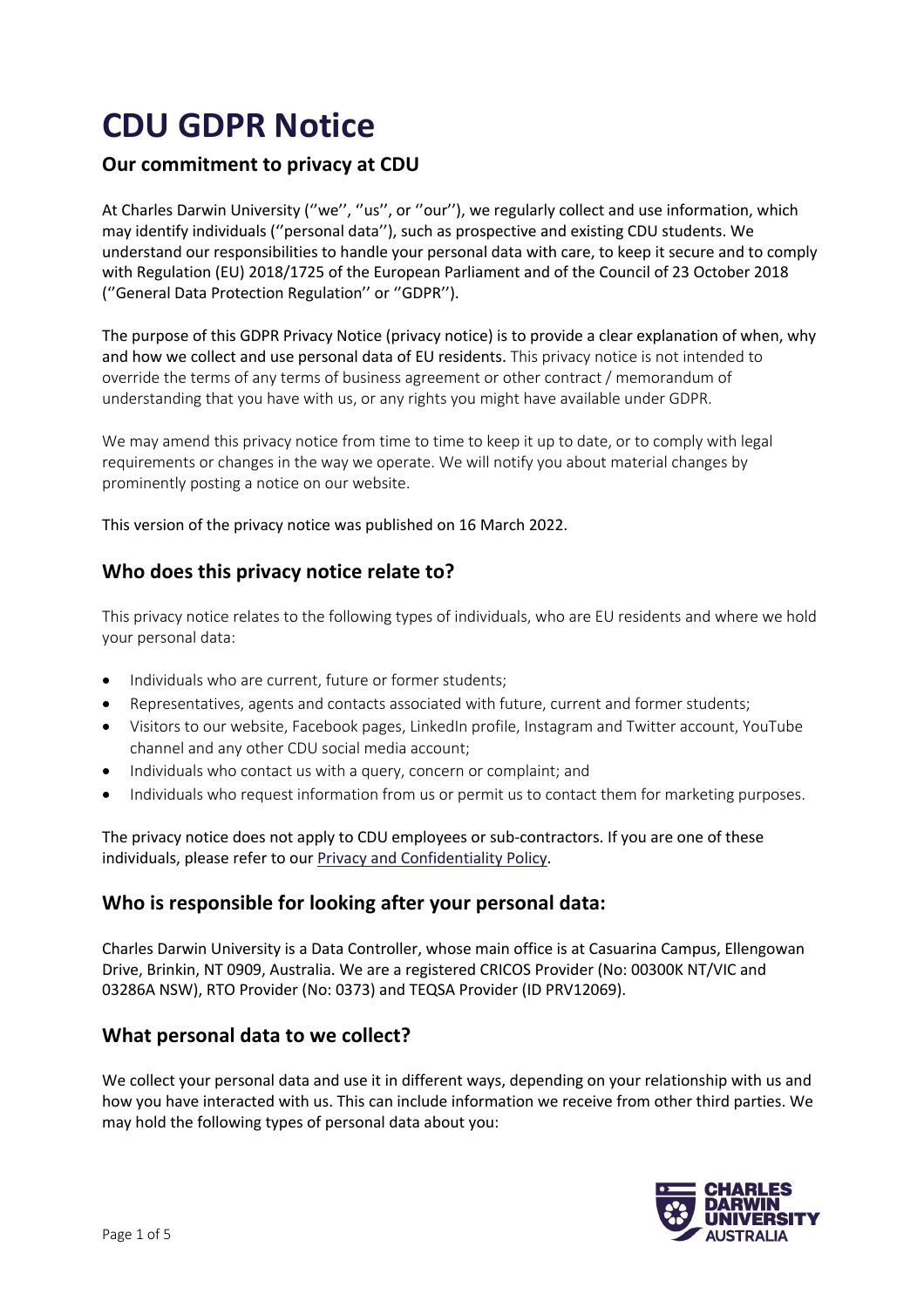- *Identity and contact data*: for example, your name, date of birth, postal address, telephone number and e-mail address.
- *Payment and account data:* for example, your bank account or credit/debit card details.
- *Location data:* for example, your postal or IP address.
- *Correspondence data:* for example, copies of letters and e-mails we send you or you send to us, and notes or call recordings of any telephone conversations.
- *Internet data:* for example, information collected by cookies and other online technologies such as Google Analytics, as you use our website or contact us by online methods.
- *Information we obtain from other sources:* for example, from our partners and affiliates. This can include demographic data and interest-based data.
- *Complaint data:* for example, what the complaint was, how we investigated it and how we resolved it, including any contact with the relevant regulatory authority or other third party adjudicator services.

Some of our processes combine different sets of information we hold. This can include combining different data sets we have about you, or combining your information with that of other individuals.

# **Special category data**

Certain types of information are known as "special category data" under GDPR, and receive additional protection due to their sensitivity, such as information that reveals your health or medical condition, criminal conviction history, race or ethnicity, your political views or your religious beliefs. We will only collect this information where we have a legal basis for doing so and where it is strictly necessary.

# **What purposes do we use your personal data for and what is our legal basis?**

We are required to establish a legal basis to use your personal data. We use your information for the following lawful reasons:

- *To comply with a legal obligation:* for example, the requirements of our regulators, to fulfil your data rights under GDPR, handle complaints or concerns about data privacy or about our courses, services, staff or other students, and to comply with other legal requirements such as preventing money laundering and other financial crimes.
- *For our legitimate business interests:* for example, to offer courses or services, detect and prevent fraud, for statistical analysis, to monitor and improve our business and our courses and services, demonstrate compliance with applicable laws and regulations and some marketing activities. Where we rely on this lawful reason, we assess our business needs to ensure they are proportionate and do not affect your rights. In some instances, you also have the right to object to this kind of use.
- *With your consent:* for example, if you consent to us contacting you for marketing purposes. You can withdraw your consent at any time.
- *To protect vital interests:* in extreme or unusual circumstances, we may need to use your information to protect your life or the lives of others.
- *In relation to a contract:* for example, necessary for the performance of a contract you have with us, or in order to take steps at your request prior to entering into a contract.

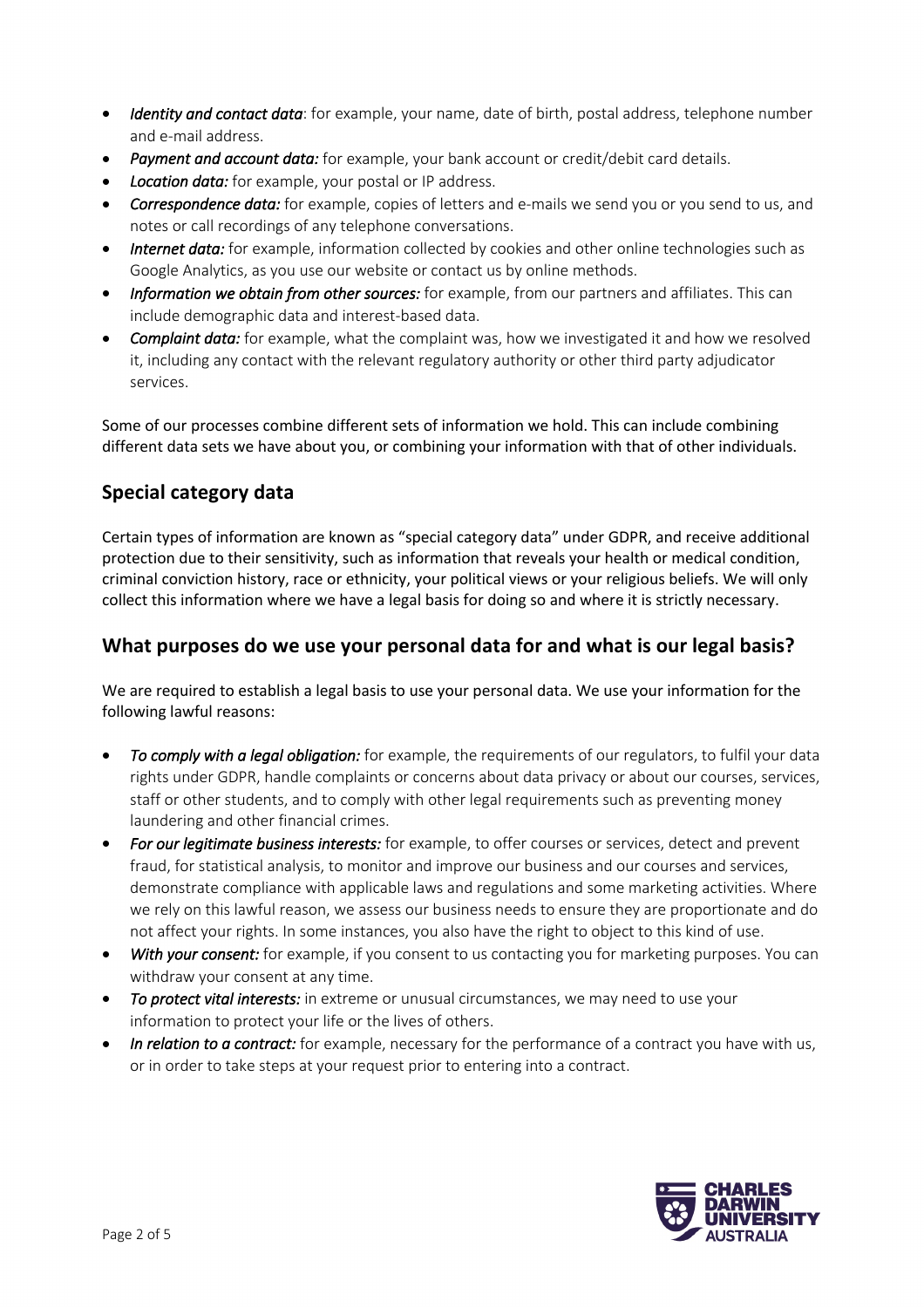#### *Special category data*

The processing of special category data requires an additional legal basis to the grounds set out above. This additional legal basis will typically be:

- your explicit consent;
- the establishment, exercise or defence by us or third parties of legal claims;
- where you have made your personal data manifestly publicly available;
- archiving for historical research or statistical purposes; or
- a substantial public interest exemption provided under local laws of EU Member States and other countries implementing GDPR, such as where the processing is to detect or prevent unlawful acts, or to prevent fraud.

### **Who do we share your personal data with?**

Where applicable, we share your personal data with the following types of third parties when we have a valid reason to do so:

- Our Agents or appointed representatives;
- Partnered universities or organisations;
- Service Providers who help manage our IT and back office systems, or who provide platforms and portals for administering our courses and services and student details;
- Our regulators, which may include the Tertiary Education Quality and Standards Agency (TEQSA), Australian Skills Quality Authority (ASQA), Independent Commissioner Against Corruption (ICAC) and Information Commissioner NT; as well as other regulators and law enforcement agencies in the E.U. and around the world;
- Credit reference agencies and other organisations working to prevent fraud;
- Solicitors (who may be legal representatives for you, us or a third party claimant) and other professional services firms (including our auditors);
- Marketing fulfilment, webinar and customer satisfaction service providers, acting on our behalf in facilitating online events, providing marketing communications and capturing feedback from our students and other customers on our service levels; and
- Our Insurers who work with us to help manage the insurance claims process.

We may also make your information available to our Controlled and Associated Entities, who support us in providing our services to you. We and they will only disclose your personal data to third parties outside of the University in accordance with GDPR, or in an anonymised and/or aggregated format where necessary to support the purposes stated above.

#### **International Transfers**

For business purposes, to help prevent/detect crime or where required by Law or Regulation, we may need to transfer, or allow access to, your personal data to parties based overseas. These parties include partnered universities or other partnered organisations, insurers, re-insurers, service providers and law enforcement agencies. Where we do this, we will ensure that your information is transferred in accordance with GDPR requirements.

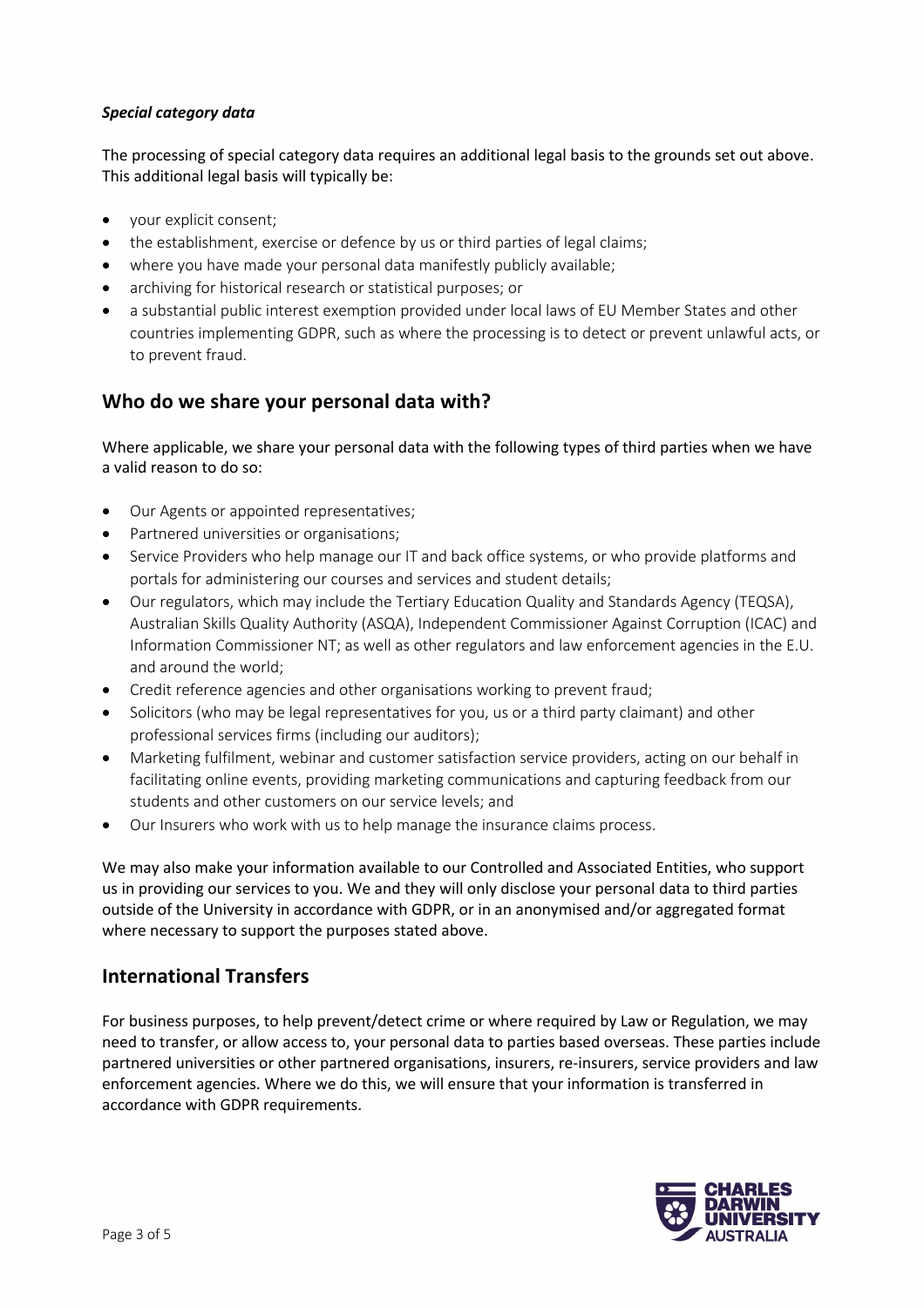If the Data Protection laws of the country where we transfer your data are not recognised as being equivalent to GDPR, we will ensure that the recipient enters into a formal legal agreement that reflects the standards required. You have the right to ask us for more information about the safeguards we have put in place.

# **How long do we keep your personal data?**

We will retain your personal data in line with the CDU Records Management - Retention and Disposal Procedure. However, in some circumstances, we may retain your personal data for longer period of times, such as:

- where we are required to do so in accordance with legal, regulatory, tax or accounting requirements;
- so that we have an accurate record of your dealings with us in the event of any complaints or challenges; or
- if we reasonably believe there is a prospect of litigation relating to your personal data or dealings.

Where your personal data is no longer required, we will ensure it is either securely deleted or stored in a way which means it will no longer be used by the business.

# **What are your rights?**

GDPR gives you rights relating to your personal data. You have the right to:

- Be informed;
- Gain access to their personal data;
- Rectify their personal data;
- Erasure of their personal data(also known as the 'right to be forgotten');
- Restrict the processing of their personal data;
- Data portability;
- Object to the processing of their personal data; and
- Not be subject to automated decision-making (or profiling).

You (the data subject) or a third party acting on our behalf, e.g., solicitor, person with parental or legal responsibility, or simply someone acting on your behalf, can make a Data Subject Rights Request. When exercising your rights, please note the following:

- We take the confidentiality of all records containing personal data seriously, and reserve the right to ask you for proof of your identity if you make a request.
- We will not ask for a fee to exercise any of your rights in relation to your personal data, unless your request for access to information is unfounded, repetitive or excessive, in which case we will charge a reasonable amount in the circumstances. We will let you know of any charges before completing your request.
- We aim to respond to any valid requests within one month unless it is particularly complicated or you have made several requests, in which case we aim to respond within three months. We will let you know if we are going to take longer than one month. We might ask you if you can help by telling us what exactly you want to receive or are concerned about. This will help us to action your request more quickly.